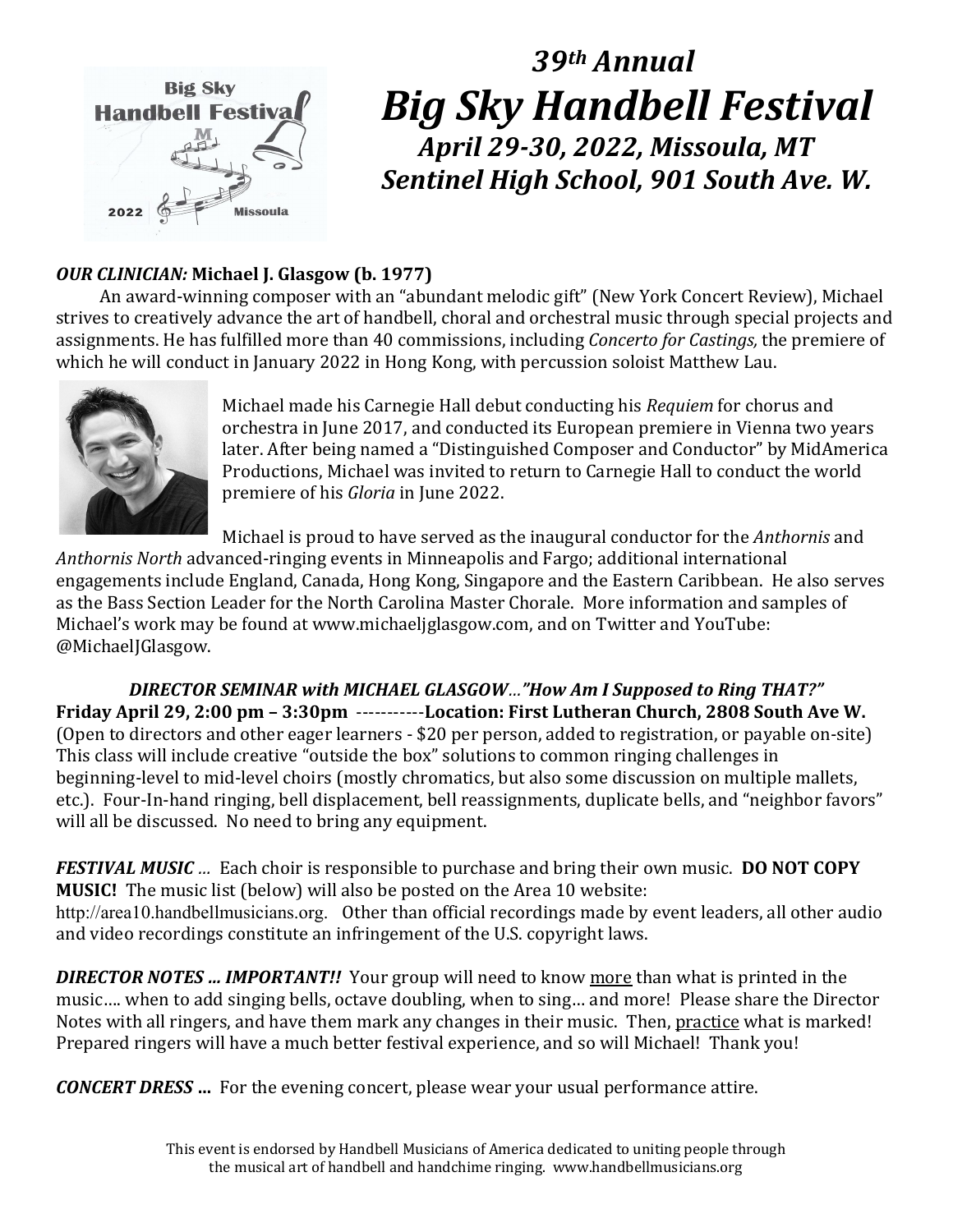**ORPHANS**… are welcome, but will play from separate tables, rather than filling open positions in choirs. (Exception: If a director and an orphan make their own arrangements because they know one another.)

*CHOIR SOLOS …* If you would like to perform a choir solo at the afternoon mini-concert, please email tomikent@gmail.com with details – title, arranger, full choir or ensemble or solo, and special requests.

*LUNCH* … The optional Saturday lunch costs \$10.00.

Along with an apple, cookies, and a drink, the sandwich choices are:

- 1) Vegetarian sandwich with cheddar, provolone, tomato, lettuce, onion, cucumber, green pepper, sprouts, balsamic on wheat
- 2) Sandwich of turkey, cheddar, tomato, lettuce, ranch and mayo on wheat
- 3) Sandwich of ham, swiss, tomato, lettuce, honey mustard and mayo on wheat

**Gluten free option** - turkey club salad of lettuce, onion, tomato, bacon, cheddar, and ranch dressing

*WHAT TO BRING* … We supply the floor space and chairs; you supply the tables, foam, bells, chimes and masks if they are still required. **Also, please bring refillable water bottles.** We have moved away from using one-time-use plastic bottles. We will have some unused bottles, if you need one. THANKS!

# *TENTATIVE SCHEDULE …*

4:45pm – Move in to Gym/Registration<br>Dinner on your own Dinner on your own 12:00 – 1:00pm - Lunch<br>7:00 – 9:00pm – Massed Rehearsal 5:00 - 7:00pm – Dinner

### **FRIDAY, April 29 SATURDAY, APRIL 30**

 2:00- 3:30pm – Director Seminar 8:00am - 5:00pm - Massed Rehearsals  $5:00 - 7:00$ pm – Dinner on your own 7:30pm – CLOSING CONCERT

# *REGISTRATION* **… Festival Registration Forms are due by Friday, April 1.**

The Festival Registration Form is a fillable PDF. Download the blank form to your computer. Open it on your computer to enter your information. Email the completed form to sooze471@hotmail.com, or print and mail it with your registration payment. Placement on the ringing floor is partly determined by the email date or the postmark date of a mailed form. Checks for registration should be mailed to:

# **Susan Hintz, 7660 Mormon Creek Rd., Lolo, MT 59847**

# **CANCELLATION/REFUND Policy**

All cancellation requests must be in writing (email is acceptable). Refunds, less the association fee, will be made for cancellation requests received or postmarked by the registration closing date. A different ringer may be substituted, at no additional cost. If a participant cancels after the registration closing date because of a medical issue or a family emergency, a request may be made for a refund of the registration fee only. This request must be in writing and be received no later than the opening of festival. The request will be honored if the festival profit is sufficient to cover all such requests. It excludes any amount paid for lunch, shirts, festival souvenirs, director seminar, and the association fee. All refund checks will be mailed after the festival.

# *HOTEL INFORMATION …*

See the attached page of Missoula hotels where there are some blocks of hotel rooms reserved for us, with reduced rates. These hotels are in the two areas closest to Sentinel High School, about 2 miles or a 10-minute drive from the school: Brooks Street., in South Missoula and Broadway, near I-90 Exit #105

**The reduced rates are good if rooms are booked by the cut-off dates.**